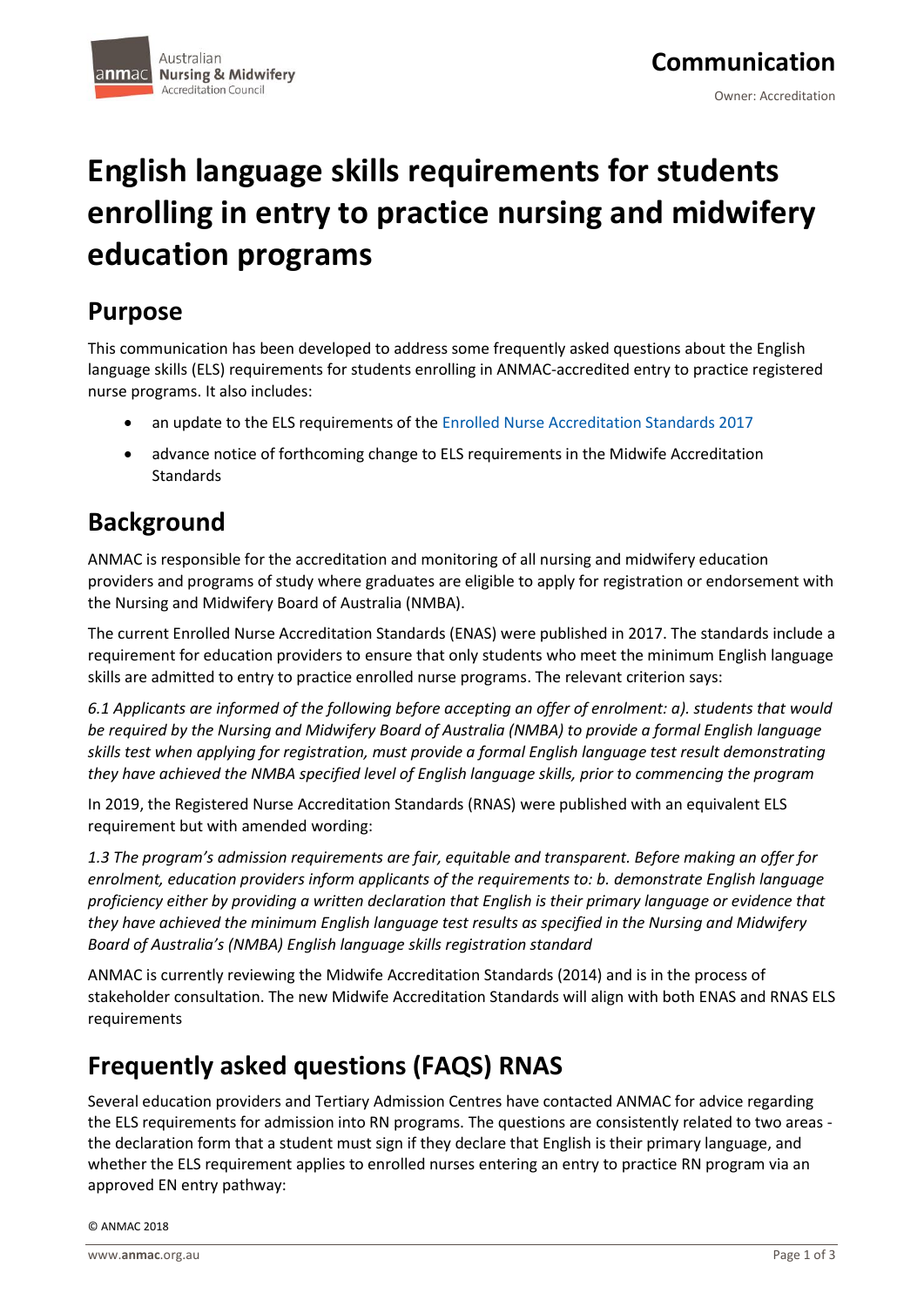#### **Q Does the 'English as a primary language' declaration form for students have to be a statutory declaration?**

**A** No. It is up to the education provider to decide if that is necessary**.** However the declaration should have provision for the student's signature (electronic or otherwise).

#### **Q Do students entering the program on the enrolled nurse pathway need to declare that English is their primary language or provide a valid ELS test result?**

**A** No**.** Students entering on the enrolled nurse pathway must be currently registered as an enrolled nurse with the NMBA, this means they have already met the NMBA's English language skills registration standard. However, they are required to provide evidence of their current registration status.

#### **Q Do we need to have two forms? One for English as a primary language and one for registered enrolled nurses entering the program through an approved entry pathway?**

**A** No. Education providers can include provision for both the English as a primary language declaration and current registration status for enrolled nurses on the one form.

# **Update to ENAS 2017**

Some education providers have reported to ANMAC that they are unsure about the measures they should take when enrolling students to ensure compliance with ENAS criterion 6.1a.

To summarise the requirements: students admitted to ANMAC accredited Diploma of Nursing programs whose primary language is English must sign a declaration, all other students must provide valid English language test results as specified in the NMBA ELS.

ANMAC has determined that education providers applying for accreditation of a Diploma of Nursing program, must provide the following essential evidence to demonstrate compliance with standard 6.1a:

- admission policy
- information provided to students before enrolment that clearly states English language entry requirements
- program application information.
- screen shot of the education provider's website showing program admission requirements
- policies and procedures for recording students' English language assessment test results
- template for student declaration that English is their primary language.

#### **Q: Are Diploma of Nursing program applicants still able to enter the program via the ELS extended education pathway?**

**A:** No. Students entering Diploma of Nursing programs need to declare that English is their primary language or provide a valid ELS test result? The purpose of the standard criterion relating to English language is that students have an appropriate English language skills level at the start of the program i.e. before they undertake professional experience placement.

### **Midwife accreditation standards review**

The Midwife accreditation standards 2014 are currently under review. In the interests of equity and consistency with the other ANMAC accreditation standards, the English language requirement will be included in the revised standards.

The draft revised standards are currently in the final stages of the stakeholder consultation process. The draft standards have the same English language skills requirement as the EN and RN accreditation standards:

*1.3 The program's admission requirements are fair, equitable and transparent. Before making an offer for enrolment, education providers inform applicants of the requirements: b). to demonstrate English language*